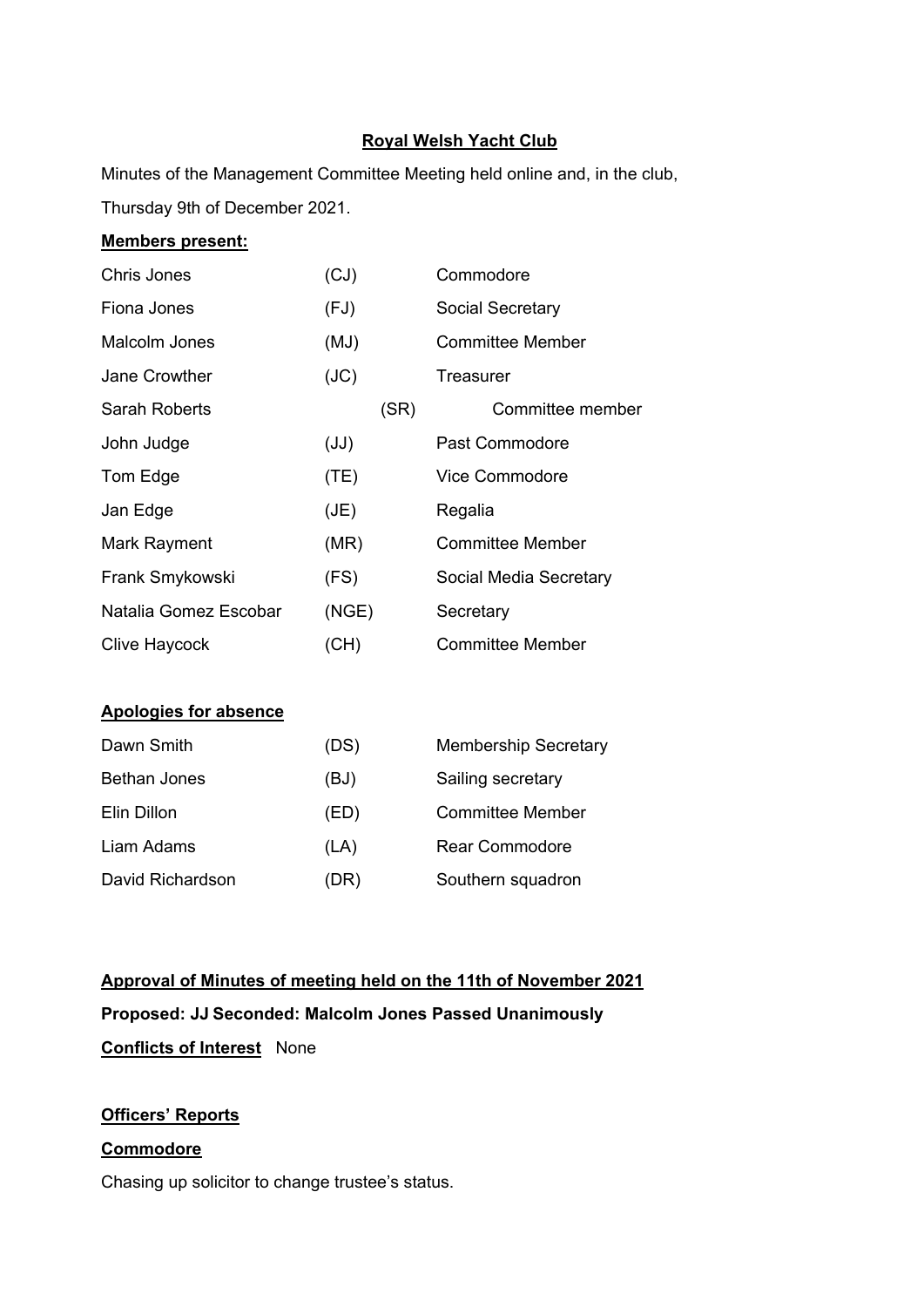JJ thought AGM went very well.

Everyone happy with AGM format.

Blue sky thinking meeting was suggested to see if we are satisfying the membership and what we could improve.

TE went to a RYA meeting where few good ideas were presented such as:

5-year plan

Buddy system to new members

Questionnaire to membership

We will set up some questions that will be sent out with the yearbook and posted in FB.

We could also have a suggestions box.

## **Vice Commodore**

Flagpole base is ready.

We need to source a slate top for it.

Eric is making the brackets.

CADW has given us the money for the lift shaft extension.

Architect, surveyor, engineer etc will have a meeting next week.

We were not successful with the heritage lottery money so the ladies' toilets will be covered by the main project.

Snooker room will be emptied so digital surveyor can use it. All important bits will be put aside.

TE is in contact with rear commodore from Holyhead sailing club to get advice about becoming an incorporated club and cruising in north wales (maybe a RAC event with Holyhead).

# **Rear Commodore**

Actions since last meeting:

- Bin collection process waiting on council - cost expected to be circa £260 in total per year for twice monthly collections of general, recycling and glass. Maybe we should find out about food waste as well.

- Plasterer and painter approached and waiting on dates for galley to be looked at and actioned

- believe i have found a more permanent stand in club steward to do 4 nights every fortnight, allowing Graeme a rest!

- Enquiry outstanding with insurance regarding rowing boat storage locations

#### Actions for next month

- Get Graeme to assess potential club steward
- Push council for bins
- Get Amazon firestick set up
- Check that all documents that should be in the club manual are (we've accumulated some more manuals and certificates this year)
- CHase insurance for answer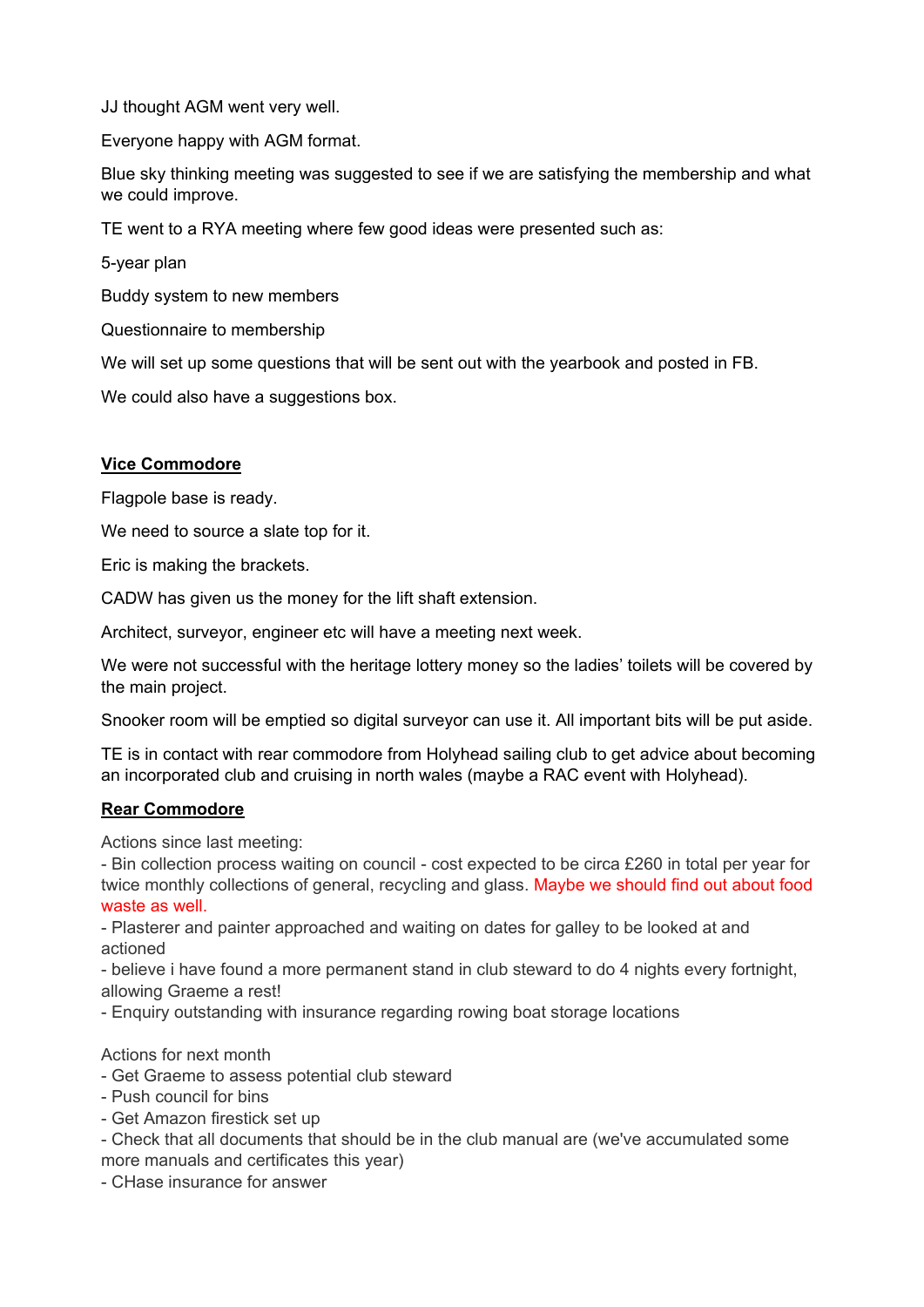- Anything i can do in support of mast, surveys, future planning, door locking mechanisms!

The snooker room needs clearing. I can bring a trailer and if any other trailers available (with towing car) then we can make short work of it. What we absolutely need though is someone with knowledge of what is junk and what is not. I am also happy with the approach that everything left in there after a certain date can be binned. The effort is in the sorting here, not the binning, a working party may not be appropriate.

We need to replace the inner entrance door and the Tegarty bar door. JJ will contact his joiner and get some quotes and ideas.

TE is in contact with Snowdonia fire for advice on the new door.

New membership cards that can be used behind the bar to pay for drinks.

#### **Proposed: CJ Seconded: TE passed unanimously**

#### TE will find out about prices

We will discuss access cards/fobs in the next meeting.

#### **Social secretary**

We will offer a pen and a magnetic bookmarker to all membership with yearbook as part of the 175<sup>th</sup> anniversary.

#### **Proposed FJ Seconded: MJ passed unanimously**

We have a new logo for  $175<sup>th</sup>$  regalia.

Maybe we can also send RWYC car stickers to membership.

Robert Evans happy to be involved with 175th party. He's involved with Papurdre.

Purchasing a new 3 door fridge cabinet for £1103.98

#### **Proposed FJ Seconded: CH passed unanimously**

#### **Treasurer**

See report

We were holding £2000 for dinner party and we have paid now.

We have settled bill with Bulb

We have paid Graeme's wages.

We have applied for a debir card for Graeme.

We made £36 from dinner party and we gave generous tips.

#### **Membership Secretary**

See report

- Steve & Mich Sheward senior member\*
- Robin & Heulwyn Evans social member\*

Voted in unanimously.